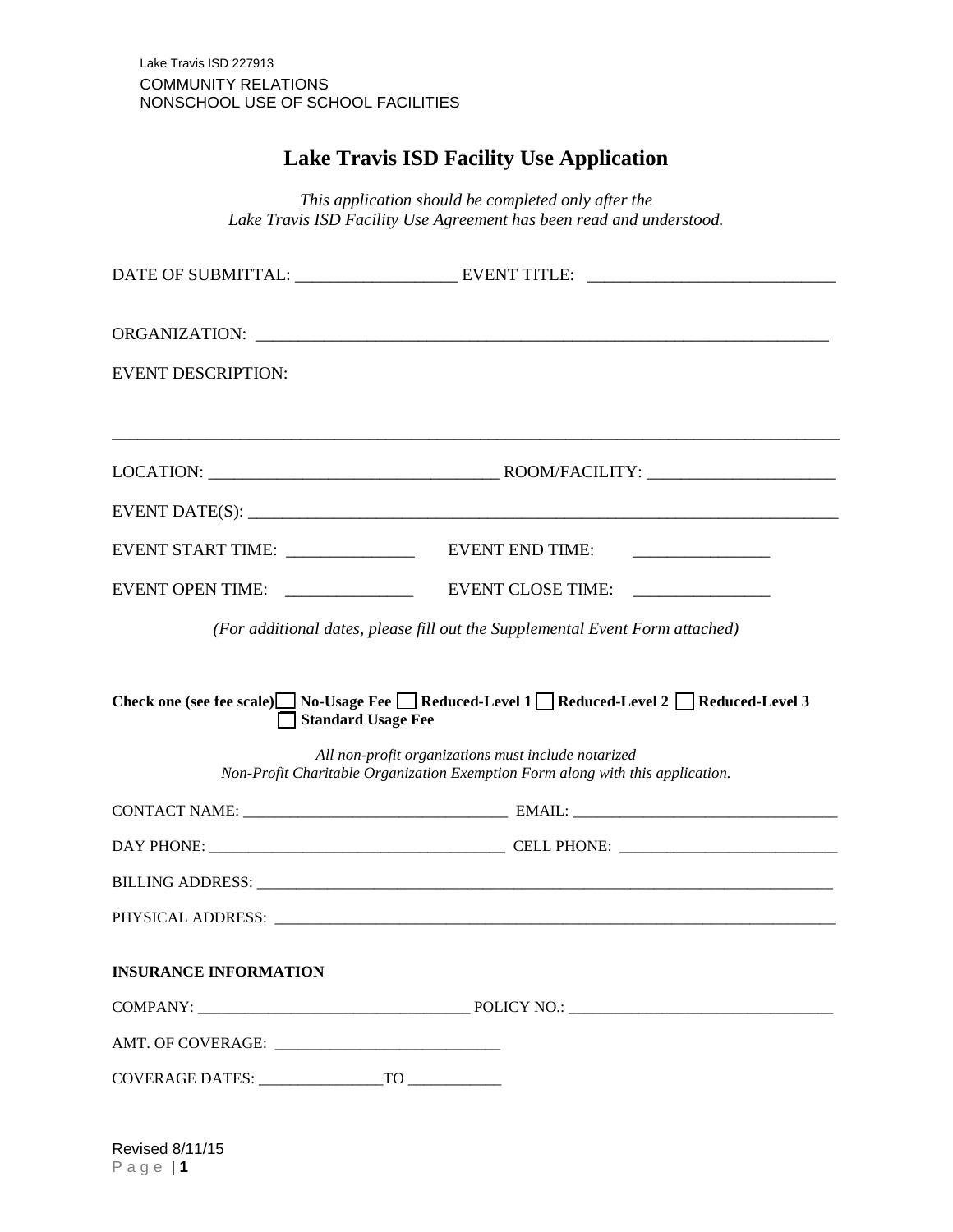## **Lake Travis ISD - Facility Rental WORKSHEET**

| <b>Athletic Fields</b>   |  |
|--------------------------|--|
| Audio/Visual             |  |
| <b>Climate Control</b>   |  |
| <b>Concession Stands</b> |  |
| Custodial                |  |
| Electrical               |  |
| Event Set Up             |  |
| Grounds                  |  |
| Miscellaneous            |  |
| Parking                  |  |
| Lighting/Sound           |  |
| Scoreboards              |  |
| Security                 |  |
| Staging                  |  |
| Food                     |  |
| Other                    |  |
| <b>Number Attending:</b> |  |

**SETUP REQUIREMENTS (**check all that apply and give service description)

## **APPLICANT SIGNATURE**

I have read and understand all provisions of the Lake Travis ISD Facility Use Agreement ("Agreement") and agree, on behalf of and as an authorized representative of the above named organization (Applicant/Lessee), to, if permitted to use a Lake Travis ISD facility, to abide by the provisions of the Agreement, Lake Travis ISD Board Policies GKD (Legal) and GKD (Local) and all applicable laws, regulations, and Lake Travis ISD policies, regulations, and guidelines.

\_\_\_\_\_\_\_\_\_\_\_\_\_\_\_\_\_\_\_\_\_\_\_\_\_\_\_\_\_\_\_\_\_\_\_\_\_\_\_\_ \_\_\_\_\_\_\_\_\_\_\_\_\_\_\_\_\_\_\_\_\_\_\_\_\_\_\_\_\_\_\_\_\_\_\_\_\_\_\_ *Print name of authorized representative and /or organization officer Date*

*Signature of Official or Appointed Designee for Approval Signature of Community Programs Coordinator or*

\_\_\_\_\_\_\_\_\_\_\_\_\_\_\_\_\_\_\_\_\_\_\_\_\_\_\_\_\_\_\_\_\_\_\_\_\_ \_\_\_\_\_\_\_\_\_\_\_\_\_\_\_\_\_\_\_\_\_\_\_\_\_\_\_\_\_\_\_\_\_\_\_\_\_\_\_ *Director of Athletics*

FOR OFFICE USE ONLY: This application is accompanied by current Certificate of Insurance:

**Non-Profit Charitable Organization Exemption Form: \_\_\_\_**